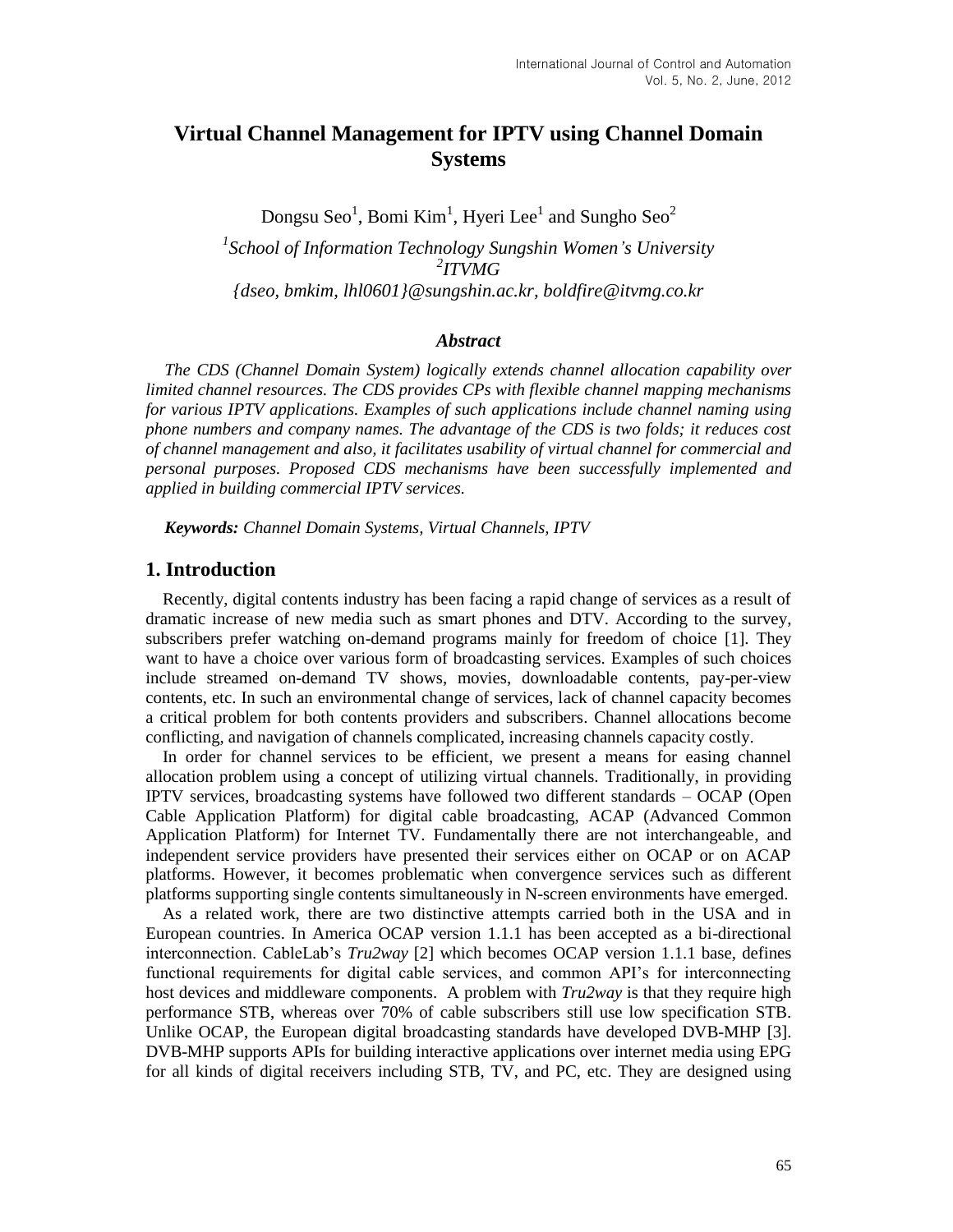Java language and XHTML, and provide good features for interconnecting with the internet and IMT-2000 contents.

In this paper, we introduce virtual channel systems that support bi-directional interconnection with different types of media. The virtual channel system is working successfully for IPTV services both on OCAP and on ACAP. This paper is organized as follows. Section 2 gives basic ideas on virtual channels. In section 3 a framework and architectures for virtual channel management systems are outlined. Section 4 introduces case studies as an application of virtual channel systems. Section 5 concludes this paper.

## **2. Concept of CDS**

In this section, we focus on issues shown in conventional channel management systems and explain motivations and ideas leading to a new channel management technique, namely CDS (Channel Domain Systems). In conventional channel systems, TV channels are assigned to independent content providers according to strict predefined channel naming policy, e.g. channel 20 to entertainment and movie, channel 21 to songs and music, etc. In such a number based channel systems, subscribers may allow channel navigation only in a linear fashion. That is, target contents are accessible through hierarchical menu traversal, thus subscribers usually see only menu screen until they reach target programs (figure 1). Other problems with traditional channel systems are as follows;

- Target contents are unreachable until subscribers know exact location of the target channels.
- Searching program contents is not allowed while performing channel zapping.
- Subscribers may access only small numbers of contents due to a limited channel capacity.



**Figure 1. Navigation Problems in Conventional Channels**

In conventional channel systems subscribers navigate channels with left, right, up and down keys that prohibit direct jumping desired channels. For example in figure 1, the channel *Theater* is only reached via *Culture* to *Movie* path. In order to ease channel navigation problems, it is necessary to provide a means for allowing subscribers to navigate expandable logical channels for flexible channel zapping and direct accessing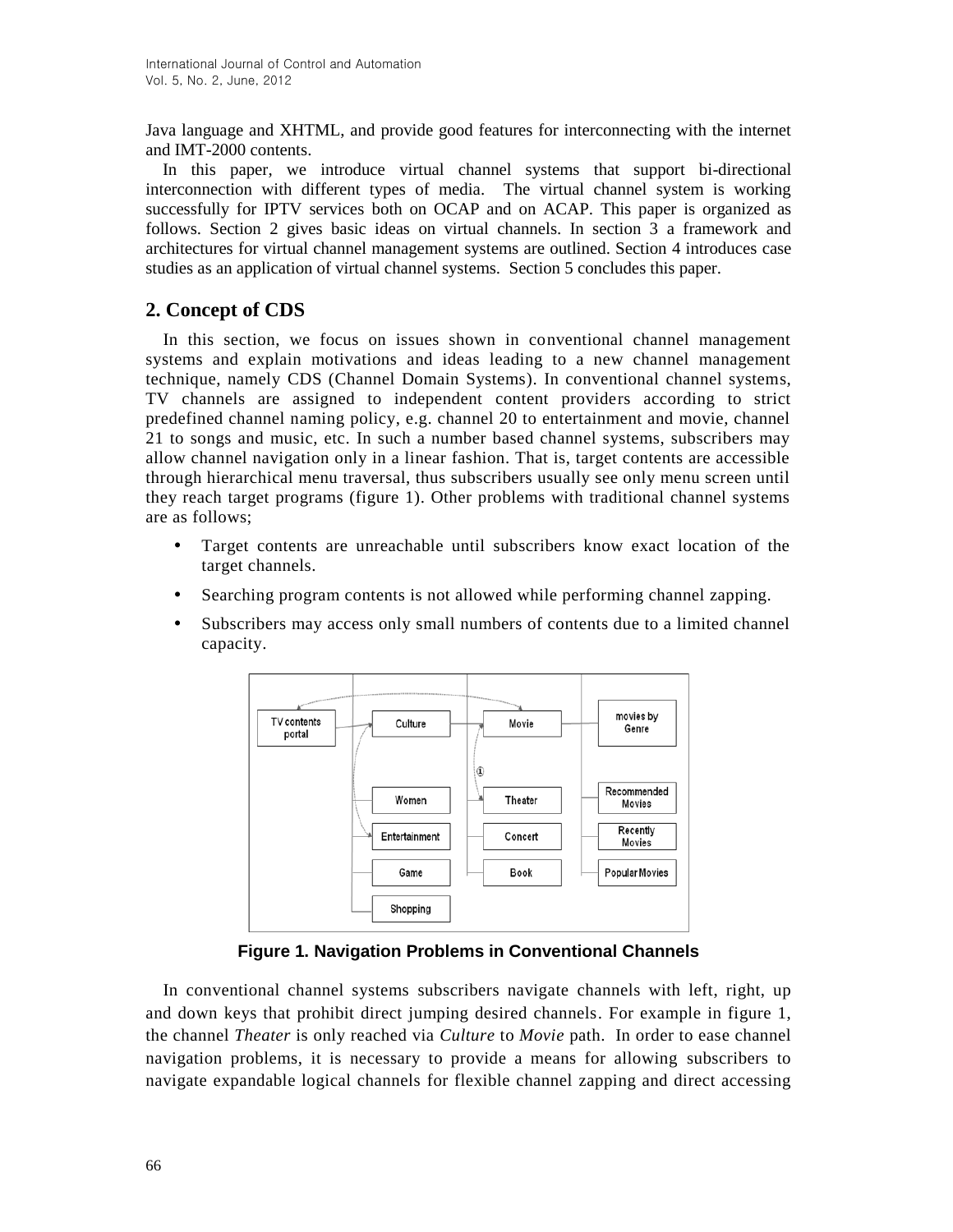the target channel for IPTV services using virtual channel management. The CDS is a channel control mechanism that manages assignment of *virtual channels (or symbolic channels)* to data units. The virtual channel can be treated like ordinary AV channels that can be accessed with Direct Channel Access (DCA). Thus, we treat CDS as an extension of conventional channels services for on-demand broadcasting on the webbased environments. In CDS each unique data units has distinct identification for direct access. Channel managers can assign logical channel to each contents categories, for example, game channels to channel G1, G2, and Shopping channels to C1, C2, etc. (Figure 2)



**Figure 2. Conventional Channel (a) vs. Virtual Channel (b)**

Hierarchical numbering of channels can be easily managed by allocating channel information in a hierarchical order. For example, in a weather forecast channel W1, local weather channels are named as W10, W11, W13, etc.



**Figure 3. Fundamental Concept of CDS Navigation**

With CDS services, subscribers can press buttons for channel domains in remote controller. For example in figure 3, channel controls move to movie channel by pressing D11, a virtual channel for on-demand movie, otherwise channel control takes standard channel denoting MBC with channel 11. Likewise, Culture channel D1 can be reached by pressing up button from the channel  $D12$  or + button from Channel D2.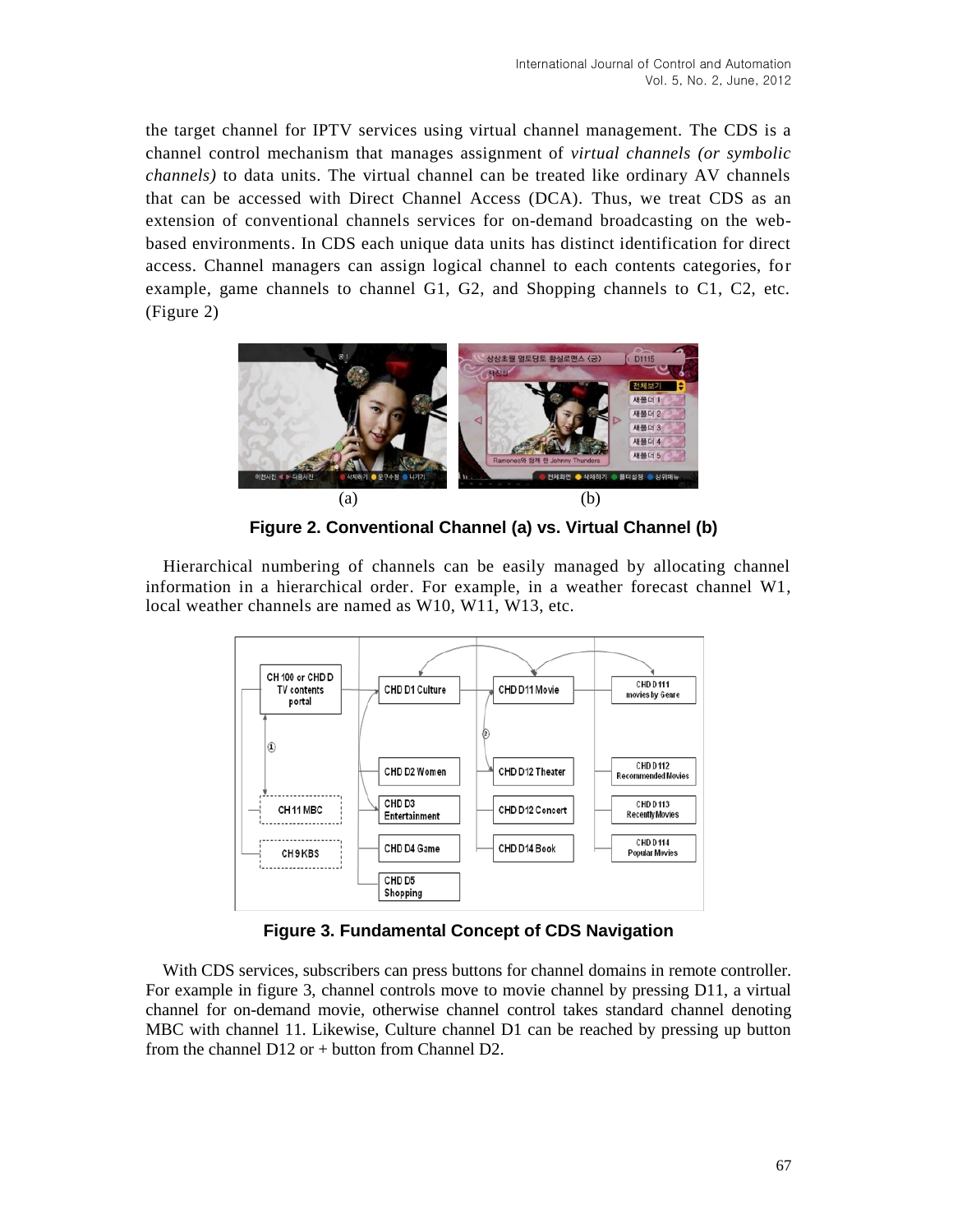# **3. Architecture of CDS**

In this section we define a service structure for virtual channel management systems and show how they work in CDS platform architectures. It is required to build CDS platform on top of Open Contents Platform (OCP) that supports digital cable broadcasting. In order to explain CDS service platform it is necessary to view the system from two perspectives, i.e. service providers (SP) and service platform.

First, service providers see the CDS platform as a service base reaching to subscriber's STB. The service providers have authoring systems that construct application data or digital contents, contents repository. Also, the SP and DP act as a CDS clients that connect CDS system, and request virtual channels for each application data. SP's application data are stored in multiple application servers in SP side, and make the contents available when contents request arrives from STB. The exchange of contents information is bi-directional, and return server is responsible for such bi-directional communication. Second, service platform contains compulsory components that handle contents incoming request from both service providers and subscribers attached in STB.



**Figure 4. CDS Platform Structure**

The OCP service platforms consist of four main parts;

- CDS Servers manage virtual channels requested from CPs or other clients
- Return servers receive channel requests from CDS servers and match the request over the set of application servers
- Electronic Program Systems (EPG) manages hierarchical channel information that is decoded by the STB. It also interacts with CDS servers to resolve virtual channel binding.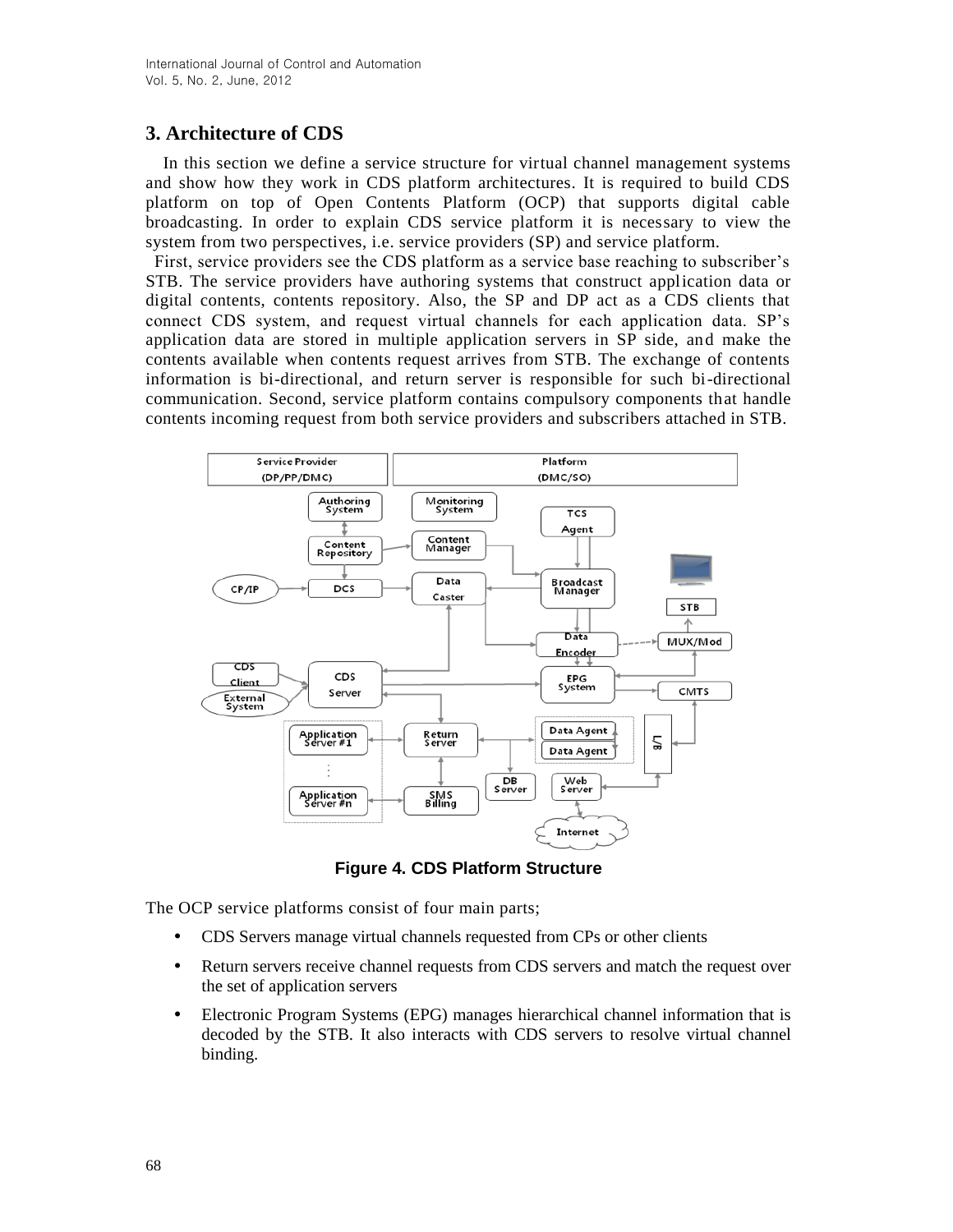Return server is responsible for controlling bi-directional communication between CDS servers and Application servers.

From the viewpoint of CDS as shown in figure 4, it has tight interaction with 3three other systems, i.e. EPG system, CP clients and Return servers. In this context we define the main role of CDS is to perform *channel hosting*. Channel hosting is a service that binds CP's application data unit to a designated virtual channel. Channel hosting systems consist of four components on top of embedded middleware. Figure 5 demonstrates internal components of the CDS.



**Figure 5. Main Components of the CDS**

There are four major components inside the CDS, i.e., APG, CDS Engine, OSA, and Monitor application. Functional details of each component are as follows;

#### *CDS Engine*

The CDS engine receives program information from PSIP/SI (Program and System Information Protocol/Service Information) attached in head-end of each program. There are two types of application that the CDS Engine can handle. In service bound applications, programs can run only when they are signaled to run on, otherwise, they stop. However in unbound applications unlike MHP, applications are not bound to specific services, and thus they can run no matter what service is currently being under serviced. In the CDS, unbound service is providing in order that it facilitates advertisement clips to run on presenting programs without stopping or interrupting the programs.

#### *Monitor Application*

Monitor application supports essential control mechanisms to make service flow work correct between different service levels. This service is strictly based on compliance policy specified in OCAP/ACAP standards. Main activities defined in monitor application module are to control watching mode for TV program, to manage lifecycle of unbound services, and to upgrade user terminals when service model policy changes. As shown in figure 6, APIs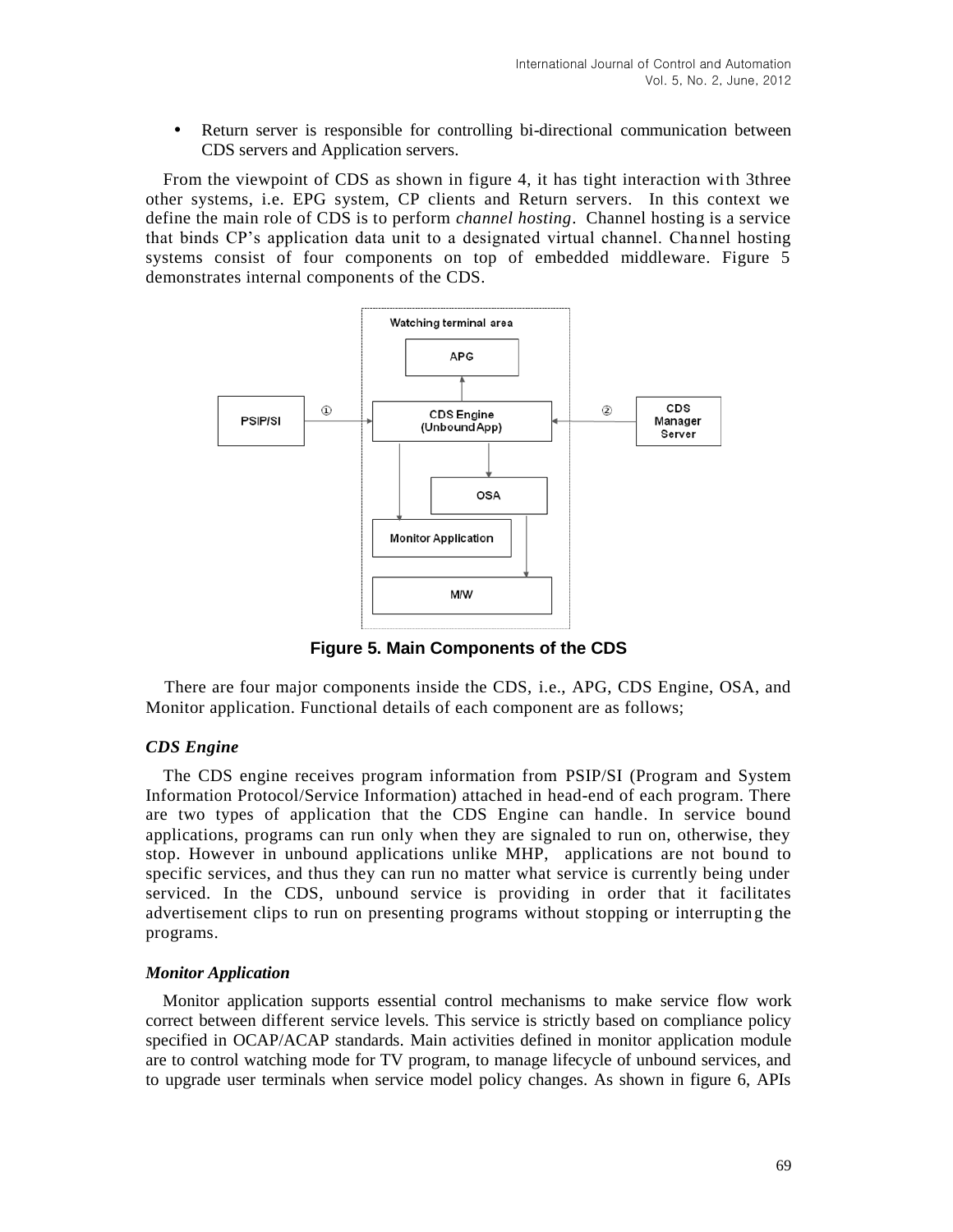defined in monitor application layer are application filtering, system reboot, application upgrade, resolving resource conflict, etc.

#### *APG*

In CDS framework we have developed APG (Advanced EPG) over EPS. APG provides services for bidirectional user interface for interacting with EPG (Electronic Program Guide). Each EPG data is represented in XML schema, and is stored in EPS database. EPG database contains program tables that are retrieved by CDS engine, and sent as Service Information signal.



**Figure 6. Information Structure of APG**

In the APG module, each EPG has EPG plug-ins that are integrated into an EPG base browser. Adaptation of the EPG plug-in is performed using dynamic configuration mechanisms, i.e. all requests for different EPG requests are handled in a run time basis. Figure 6 shows how individual EPG information is filtered and reconstructed to produce target EPG for each specific UI types.

#### *OSA*

OSA (Open Security Adaptor) manages security related information in order to get proper security privileges to view programs and billing procedures. The main role of OSA is to exchange authentication information from CA (Certificate Authority). A communication process between OSA and CA starts from a CA application module. The CA application sends through OSA interface a request for access permission of OSA contents. The CA system then checks requested data by consulting a subscriber's information from a billing server in order to send an acknowledge signal to the CA application. The CA application sends back the results through OSA interface. This information then is used to start pay-as-view services.

## **4. Case Study**

This section presents a case study performed in building prototype service in order to demonstrate applicability of CDS platform. In this prototype the procedures for channel management is as follows; first, an IPTV service company assigns a set of channels from the reserved channel pools to its clients who wish to subscribe private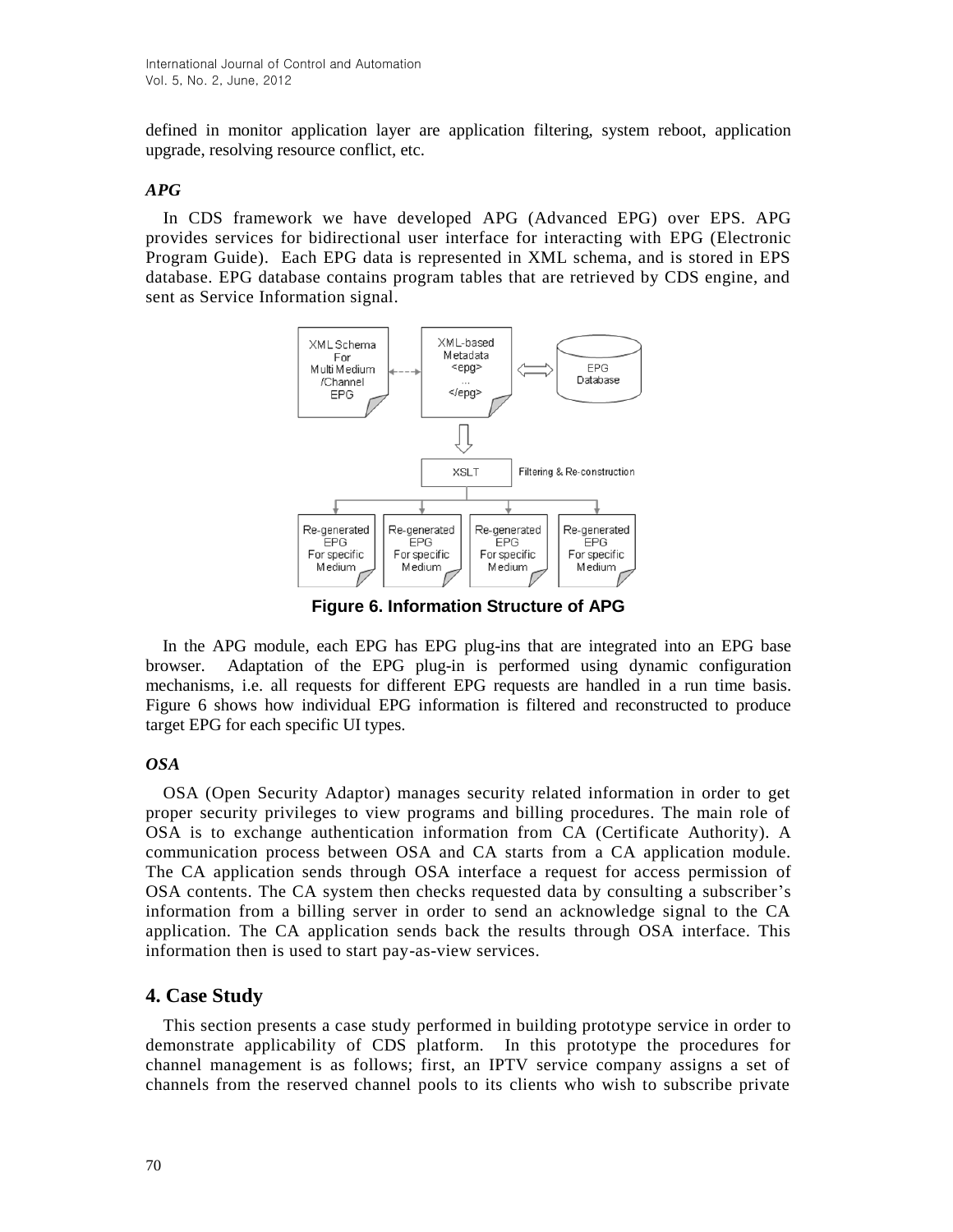application data. Then, the CDS systems assign virtual channels according to their contents structure.



**Figure 7. Virtual Channel Structure**

In Figure 7, an IPTV company A has registered CHLG90 domain for commercial services. The company A then set LG channel 91 to its customer B who wants to provide private program to their company's clients as CHLG91 prefix. The channel prefix then expands to sub-channels ranging CHLG911.1 to VHLG911.8 that each subchannel contains application data as designed. The prototype system was implemented with Java, and Javascript supporting Xlet.

## **5. Conclusions**

The CDS provides contents providers with expandable logical channel structures aiming to support flexible channel mapping for IPTV applications. The advantage of the CDS is two folds; it reduces cost of channel management. Also, it facilitates usability of virtual channel for commercial and personal purposes. In designing CDS platform, we have addressed compliance issues with OCAP and ACAP. In order to interoperate with OCAP individual module APIs defined in OCAP have been used. As for ACAP compliance, the functionality of CDS servers adapted EPG systems that send program information in head end messages, and return server that controls bi-directional message sending. The proposed architecture has been tested and verified in building commercial services explained in case studies. While performing case studies we also have added up client modules supporting N-screen devices which utilize single user created contents over different display media. As a future work we will design flexible